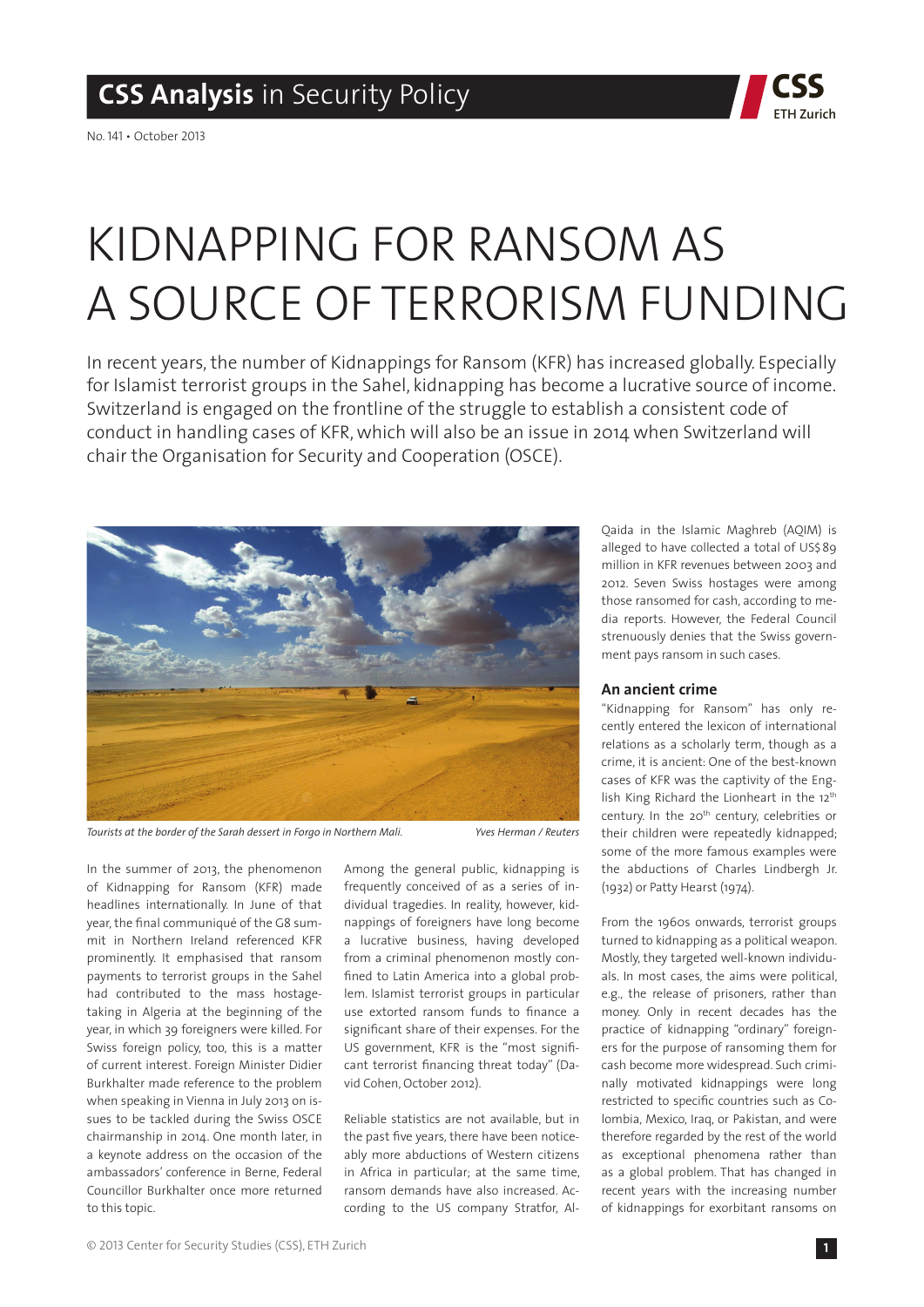

the order of millions of US dollars, as in the cases of abductions by pirates off the Somali coast or the targeted kidnappings of foreigners in Nigeria or Yemen.

# **KFR as a source of terrorism funding**

The extortion of millions of US dollars through kidnappings has become a new security policy challenge for states. Terrorist groups use the ransom funds to recruit new members, to fund the maintenance of training camps, for the procurement of weapons and communications tools, and for organising and executing terrorist attacks. The Sahel is regarded as one of the hotbeds of this new type of terrorism funding. Islamist groups frequently abduct foreign members of aid organisations, tourists, company employees, diplomats, or government officials. The weakness of the governments in Mauretania, Mali, and Niger has allowed terrorists to establish safe havens in the Sahara much like those in the border area between Afghanistan and Pakistan.

KFR first became an issue in the region in 2003: Algerian Islamists of the Salafist Group for Preaching and Combat (GSPC) abducted 32 European tourists, including 16 Germans and four Swiss, in Southern Algeria. At the time, the government of Mali successfully mediated between the kidnappers and the European governments. The fact that the government of Mali, according to US government sources, managed to extract US\$ 5 million from the German government created an incentive for the jihadists to carry out further kidnappings. AQIM, as the GSPC has called itself since 2007, found this to be a lucrative source of funding, while the government

of Mali was a helpful accomplice in negotiations with the European governments.

# **Facts and figures**

Naturally, reliable statistics on hostagetakings and ransom payments are not available. According to estimates, between 12,000 and 30,000 kidnappings are carried out every year around the world, with the number of abducted foreigners in particular on the increase. In the first half of 2013, half of the global kidnapping cases were carried out in just four countries: Nigeria (26 per cent), Mexico (10 per cent), Pakistan (9 per cent), Yemen (7 per cent). According to the Australian government, globally, ransom is paid in 64 per cent of kidnapping cases. In six per cent of cases, the kidnapping ends with the death of the hostage.

Most of these abductions are carried out purely for criminal profit. The US government counted 1,283 cases of kidnapping motivated by terrorism in 2012. According to the British government, a total of 150 foreigners were kidnapped by Islamist groups between 2008 and 2012 – many of

> *In 2011, AQIM received US\$ 5.4 million in ransom per hostage on average.*

them by AQIM, but others also by Boko Haram in Nigeria, Tehrik-e Taliban in Pakistan, and Abu Sayyaf in the Philippines. AQIM alone has

carried out over 20 kidnapping operations and abducted 60 foreigners. In 2011, AQIM received US\$5.4 million in ransom per hostage on average, according to the US government, almost US\$1 million more than in the previous year.

Estimates are available for the ransoms paid in specific cases: The Algerian govern-

# ment claimed in 2011 that European governments had so far paid €150 million in ransom. The private US intelligence company Stratfor, on the other hand, claimed in 2012 that the total sum earned by AQIM since 2003 had reached US\$89 million. According to former US ambassador to Mali Vicki Huddleston, France in 2010 paid US\$ 17 million for the release of four French citizens abducted in Mali. According to the Islamists themselves, AQIM received US\$ 19.4 million in July 2012 for two kidnapped Spaniards and one Italian.

These huge ransom payments have attracted the attention of the international community of states: In June 2013, the topic of KFR as a source of terrorism funding was referenced prominently in the final communiqué of the G8 summit. The G8 states estimated that Islamist terrorist groups had raised ransoms "in the eightfigure range" through abductions of foreigners in the past three years.

### **Battling the core of al-Qaida: The other side of the coin**

Paradoxically, the flourishing hostagetaking business of Islamist terrorists is a direct outcome of the relatively successful international efforts to combat terrorism financing by Osama bin Laden's al-Qaida since 11 September 2001. The core of the al-Qaida network successfully adapted to the changed circumstances and transformed itself from a strictly hierarchical organisation into a local, autonomous, financially independent system of "franchise" cells (cf. *The Glocalisation of Al Qaedaism* in Strategic Trends 2013 $\mathbb{Z}$ ).

AQIM in particular now compensates for the drying up of its earlier sources of revenue with new, alternative funding including through smuggling, cocaine trafficking, arms trading, and increasingly KFR. Therefore, some Western media

> refer to their approach as "gangster jihadism". Since 2008, KFR has surpassed drug smuggling as AQIM's most important source of financing.

Kidnapping of foreigners is attractive for jihadists, since such operations offer the prospect of gains on the order of millions in return for little effort.

The US government bluntly accuses the European governments of directly supporting terrorism by paying ransoms. The UN Security Council's Resolution 1904 of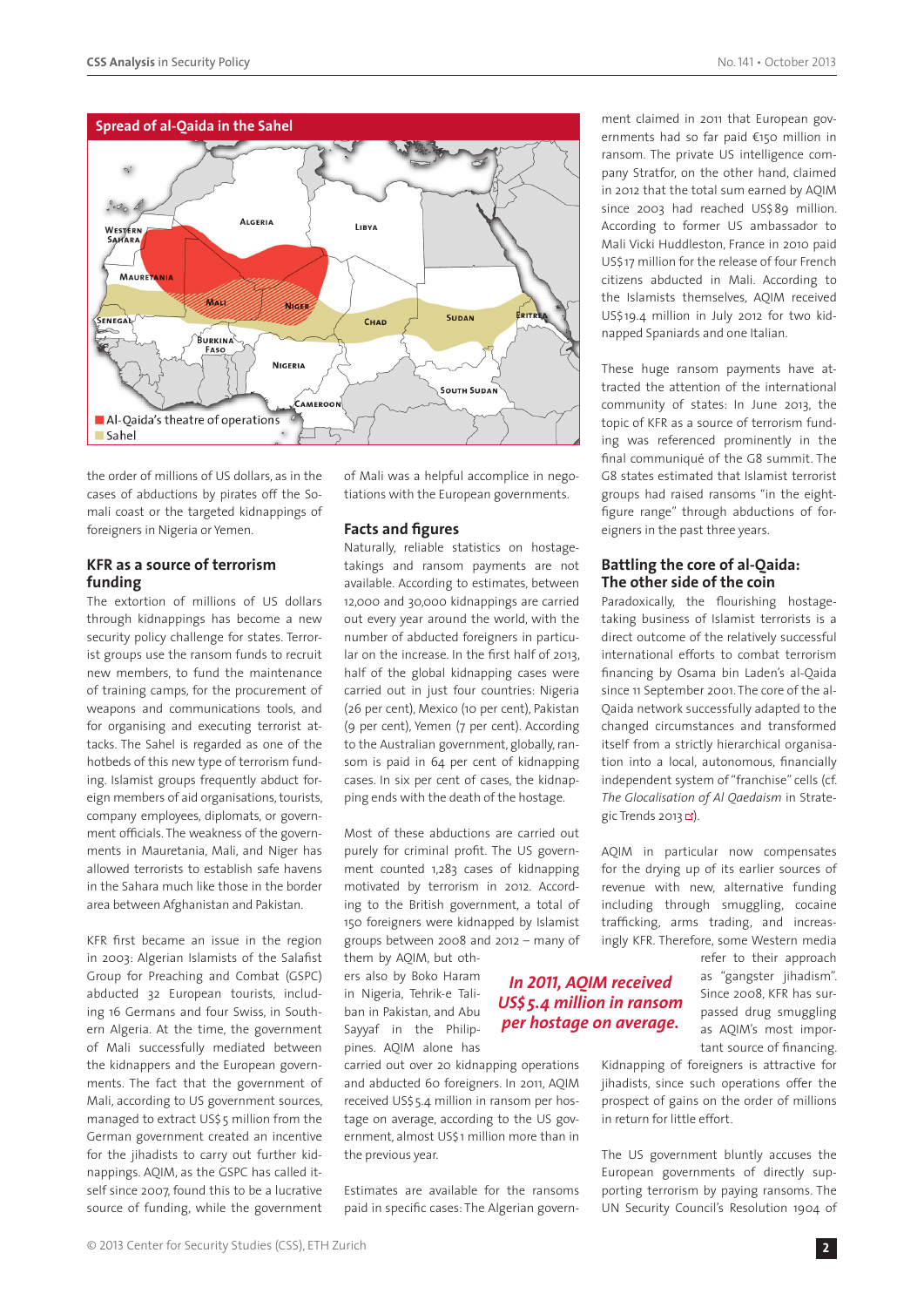late 2009 explicitly forbids payment of ransoms to terrorist groups associated with al-Qaida.

#### **Switzerland and KFR**

Switzerland in particular is increasingly affected by KFR as a security policy issue. As a globalised small state, Switzerland is disproportionately affected by the globally increasing number of kidnappings of foreigners. Around ten per cent of the Swiss population, about 700,000 citizens, live abroad. Furthermore, at approximately 16 million overseas trips per year, the Swiss population is among the world's most prolific travellers. Globally, according to the Swiss Federal Department of Foreign Affairs (FDFA), there have been about a dozen terrorist-linked abductions involving around 20 Swiss citizens since 2003. Additionally, there have been kidnappings linked to other criminal motives. AQIM and its predecessor organisation, GSPC, have kidnapped seven Swiss citizens in the Sahel since 2003. This means that of the 60 foreigners kidnapped by AQIM, approximately every tenth victim has been a Swiss citizen. The FDFA has issued a travel warning for some time advising against trips to the Sahel and notes that the security situation across the region has deteriorated since the military intervention in Mali at the beginning of 2013.

Since June 2011, the Swiss government has centralised its response to KFR cases in the federal Crisis Management Centre under the auspices of the FDFA, convening crisis

management groups on an ad-hoc basis. So far, Swiss citizens kidnapped by AQIM have always been released after a few weeks or months. The three kidnappings

in the Sahel in 2003 (Algeria, three Swiss citizens), 2009 (Mali/Niger, two Swiss citizens), and 2012 (Mali, one Swiss citizen) all ended without bloodshed. In 2012, Burkina Faso mediated successfully. According to media reports, ransom payments on the order of millions of US dollars were made in 2003 and 2009. However, the Swiss government in both cases strictly denied having used state funds for ransom payments. According to the FDFA, Switzerland generally does not make ransom payments.

#### **The struggle against terrorism financing**

On the one hand, Switzerland contributes actively to the stabilisation of the Sahel in the framework of its peace support and development policy. Mali, which has been one of the key recipients of Swiss aid since 1977, accepts about CHF20 million in development aid per year. In August 2013, the Federal Council decided that up to eight Swiss soldiers could join the UN stabilisation mission in Mali. It was not least due to Switzerland's good offices that a ceasefire agreement was reached on 18 June 2013, paving the way for the presidential elections at the end of July 2013.

On the other hand, more generally, Switzerland has been on the frontlines as a staunch supporter of the international community's measures against terrorism financing since the attacks on the United States on 11 September 2001. In 2003, acting upon Washington's wishes, France invited Switzerland to join the recently founded Counter-Terrorism Action Group (CTAG) at the Evian G8 summit. Due to its know-how and engagement in combating terrorism financing, especially in the field of money laundering, Switzerland is regarded by the G8 states as a particularly important actor.

For the UN's Counter-Terrorism Implementation Task Force (CTITF), which maintains a working group for the prevention of terrorism financing, Switzerland has organised five regional conferences together with Germany, Austria, Norway, Turkey, and the US in Indonesia, Ethiopia, Namibia, Bangladesh, and Nigeria since 2010. The workshop in Nigeria in July 2013 was spe-

# *Kidnappers are very selective in choosing which government to extort.*

cifically targeted at the countries of West Africa and the Sahel. Also, in June 2013, Geneva was the venue for an international CTITF conference. In his opening

speech, Swiss Foreign Minister Burkhalter made reference to the increasing cases of KFR as a "development that worries Switzerland".

#### **Global approaches**

Switzerland is also an active participant in the Global Counterterrorism Forum (GCTF), which was founded in 2011 in New York. For Switzerland, the 29-member forum is the most important platform for preserving its interests and values in the struggle against terrorism and for its staunch advocacy of the rule of law and adherence to human rights. In this context, Switzerland consistently emphasises the key role of the UN in combating terrorism.



In December 2012, the members of the GCTF met in Abu Dhabi to adopt the Algiers Memorandum, which proposes good practices in the struggle against KFR. It makes 15 specific recommendations, including the following: The importance of current travel advisories; creating "tip lines" with promises of rewards for confidential reports on planed and executed kidnappings; a unified media strategy during an ongoing hostage crisis; a strict no-ransom policy that instead may take recourse to military rescue attempts.

#### **Kidnapping insurance**

In his speech at the GCTF ministers' meeting in Abu Dhabi in December 2012, Foreign Minister Burkhalter reaffirmed that Switzerland supports a hard line in cases of KFR and never pays ransom. However, this noransom policy, which is also adhered to by other Western states, creates some severe problems in practice: For families, companies, and ultimately also for governments, the protection and survival of kidnapped family members, co-workers and citizens is the top priority. Often, therefore, private KFR specialists are engaged who negotiate, sometimes without the knowledge of the government involved, with the kidnappers and arrange ransom payments. This aspect of KFR has become a lucrative business in its own right, with numerous insurance companies offering complete KFR packages. Worldwide, according to estimates by Hiscox, the main purveyor of KFR insurance, insurance coverage to the tune of US\$310 million per year is taken out. If a company has taken out a KFR policy for its top-level executives, it expects that the individual should be able to be exchanged for ransom in case of a kidnapping.